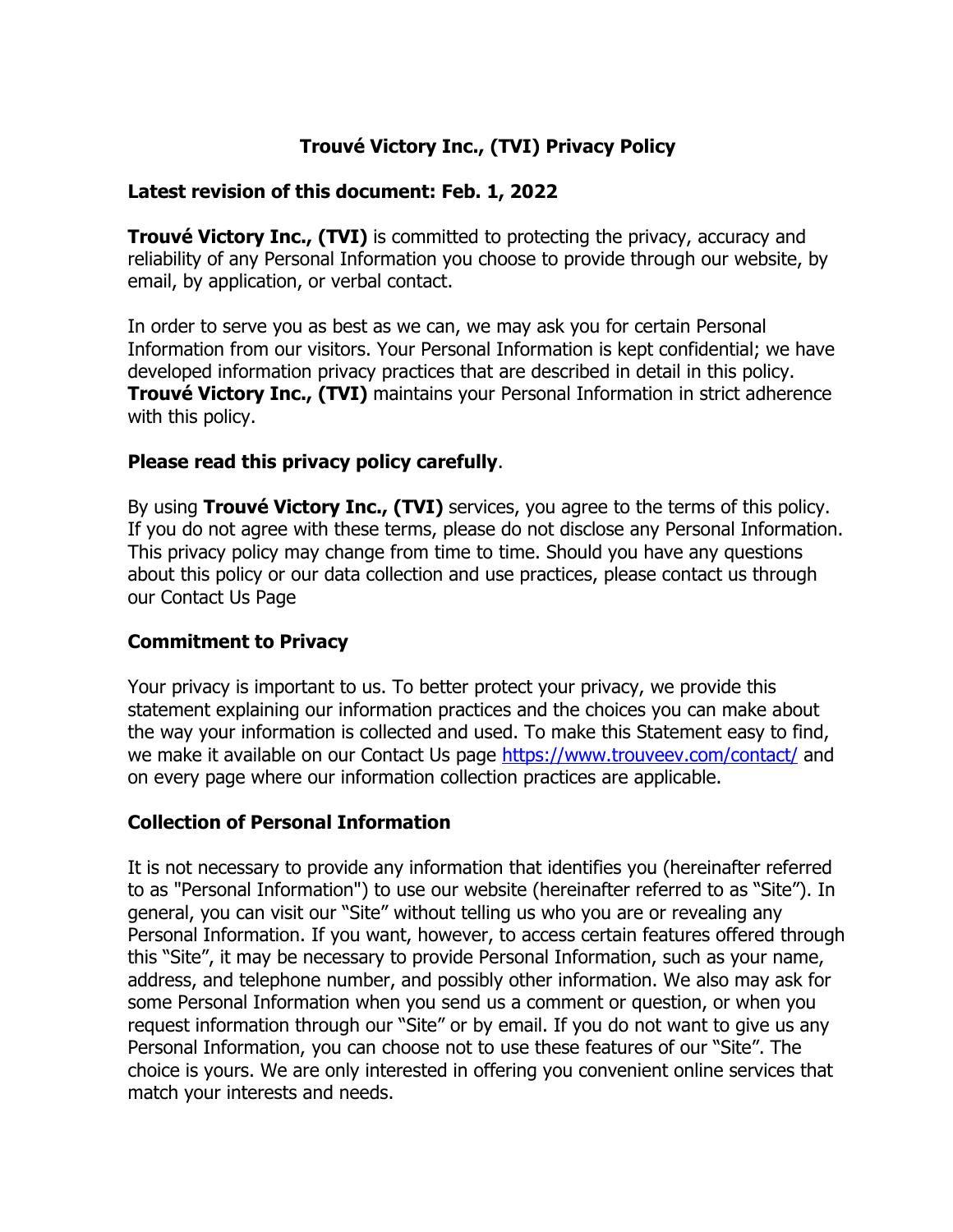## **The Information We Collect**

Personal Information is collected on certain pages of the "Site". If you decide to contact **Trouvé Victory Inc., (TVI)** online to ask a question or learn more about our company and/or services, you will find that the contact forms ask for certain types of Personal Information to assist us in complying with your requests. **Trouvé Victory Inc., (TVI)** may ask you to provide Personal Information, some optional, some required, on specific pages of the "Site". The information requested may include your name, email address, phone number and your comments. Further Personal Information is collected during communication with you by email, on the phone or during meetings.

**Trouvé Victory Inc., (TVI)** may ask you to provide Personal Information, some optional, some required. The information requested may include your name, age, address, email address, shipping information, phone number, and/or family information. Images of you, and/or your guests at your event or function, are also retained by **Trouvé Victory Inc., (TVI)** in an electronic format.

## **Use of Personal Information**

We use your Personal Information for four general reasons.

**First**, we use Personal Information to provide you with the services that you request.

**Second**, we may use your Personal Information to send you additional information about our services or information about other products and services in which you might be interested.

**Third**, we may use your information in aggregate form to help us evaluate and modify existing services, and to help us develop additional services that are likely to be of interest to our clients and performers.

**Fourth**, we may use your images for advertising purposes, to promote and develop **Trouvé Victory Inc., (TVI)** and its services. These may include amongst other promotional material and events: business cards, posters, ads and website galleries.

You can always choose not to be contacted or if you later decide that you do not want your Personal Information used for these purposes or your images used for further advertising, you may opt-out by sending an email or letter to us. Please refer to Personal Information: Access and Correction.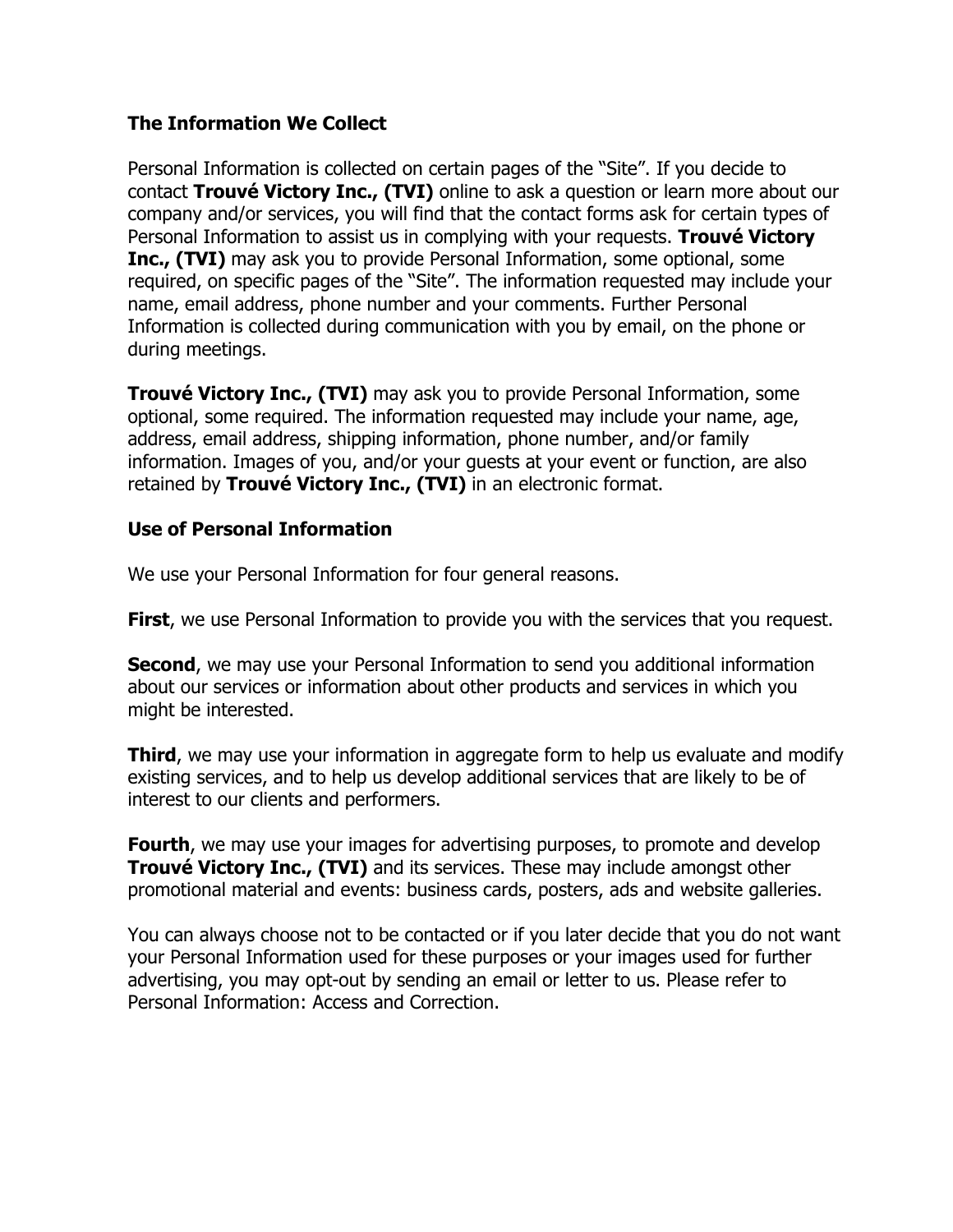## **How We Use Personal Information**

We use the Personal Information you provide (summarized in "The Information We Collect") to provide you with the services that you request or are applying for. Your Personal Information will be shared with our employees and assistants. Your Name, Address and Phone Number may when required be shared with unrelated entities and/or business partners acting on our behalf to:

- (i) evaluate your application;
- (ii) check references;
- (iii) We do not share this information with non **Trouvé Victory Inc., (TVI)** companies except to the extent necessary to complete your request and, when we do share it; it is subject to their agreement to treat it as confidential business information and with the understanding that it may not be used for any purpose other than to perform their function;
- (iv) ship an order you have requested;
- (v) or anything that **Trouvé Victory Inc., (TVI)** deems necessary to satisfy your request or to conduct normal business operations.
- (vi) Opt IN for our e-newsletter delivered to your email In Box.

**Trouvé Victory Inc., (TVI)** does not sell or otherwise directly profit from collected images. Our only gain is the advertising the images generate.

**Trouve` Victory Inc. (TVI)** e-newsletter mailing list plus the Updated TVI news information list is generated via an OPT IN online feature. We have an OPT OUT option on our e-newsletter page and also on Updated TVI development information sent by email. By selecting OPT OUT your name and email will be removed from our data base and you will not receive any additional email communication from us.

## **Disclosure of Personal Information**

We release Personal Information when we believe release is appropriate to comply with the law.

## **Personal Information: Access and Correction**

If you would like to access your Personal Information, or request that your Personal Information be modified, corrected or removed from our records, please contact **Trouvé Victory Inc., (TVI)** through our email or the mailing address listed below.

**Trouvé Victory Inc., (TVI) will** make all reasonable efforts to respond within 30 days of your request.

**Trouvé Victory Inc.,** will use reasonable efforts to supply you with this information and to correct any factual inaccuracies that you identify.